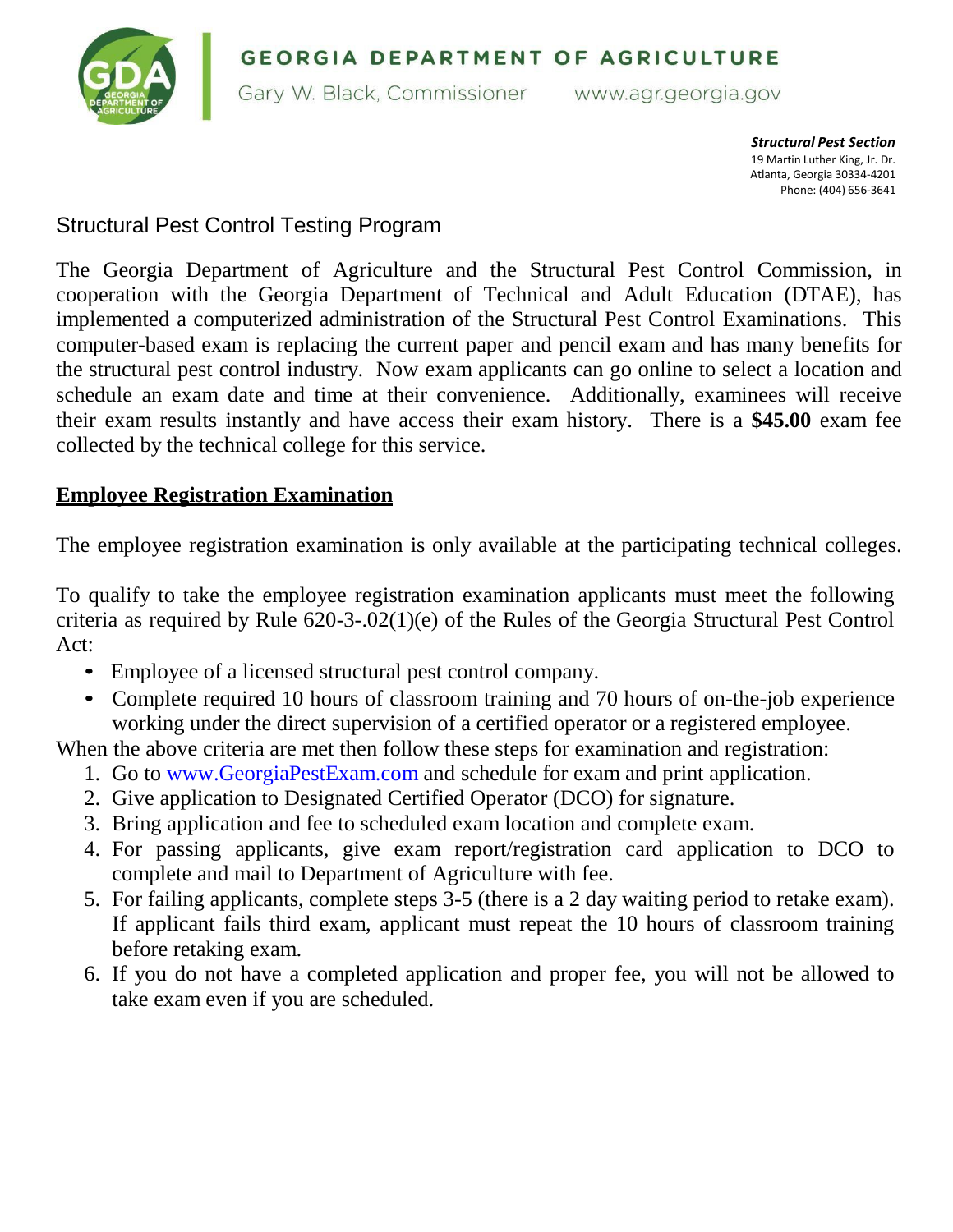## **Certification Examination**

The Certification Examinations are only available at the participating technical colleges. To qualify to take a certification examination, applicants must meet certain criteria as required by Rule 620-3-.01 of the Rules of the Georgia Structural Pest Control Act and complete the following steps:

- 1. To apply for a certification exam, an applicant must first go to [www.GeorgiaPestExam.com](http://www.georgiapestexam.com/) and create an account, complete, print application and mail the application to the Department of Agriculture. These applications are reviewed by the Georgia Structural Pest Control Commission during the monthly meeting, the second Tuesday of each month. The deadline to submit your application for review is the first day of the month prior to the review month. Example must be post marked on or before January the 1<sup>st</sup> for the February Commission Meeting. Notifications of the approval or denial by the Commission will be sent by email to the email address provided when creating account at [www.GeorgiaPestExam.com.](http://www.georgiapestexam.com/) If you do not provide an email address then your notification will be sent by U.S. mail. You will be able to log into your account to view your application status at anytime.
- 2. Once your application has been approved, you have 60 days to schedule and take your exam(s) at one of the participating technical colleges. To schedule an exam, you must log into your account and select a location, date and time. After the 60 day period, the approval status will expire, and you will be required to submit a new application.
- 3. For passing applicants, you will be provided with a certification application. As per the directions on the application, mail the certification application and fee to the Department of Agriculture. If you hold a current structural pest control certification, send only the application.
- 4. For failing applicants, complete steps 1-2. If applicant fails second exam, applicant must wait 12 months before retaking the exam.
- 5. If you do not have a confirmation number and proper fee, you will not be allowed to take exam even if you are scheduled.

## **Frequently Asked Questions**

Question: *How do I schedule an exam?*

Answer: You can schedule for an exam by going to [www.GeorgiaPestExam.com](http://www.georgiapestexam.com/) and selecting the "Register for an Exam" tab. Once on this page, select Certified Operator Examination or Registered Employee Examination and fill out the form accordingly. Next, you will choose your preferred location, date and time for the exam. Once this is completed, you will receive a confirmation page that you must print and take with you to the exam.